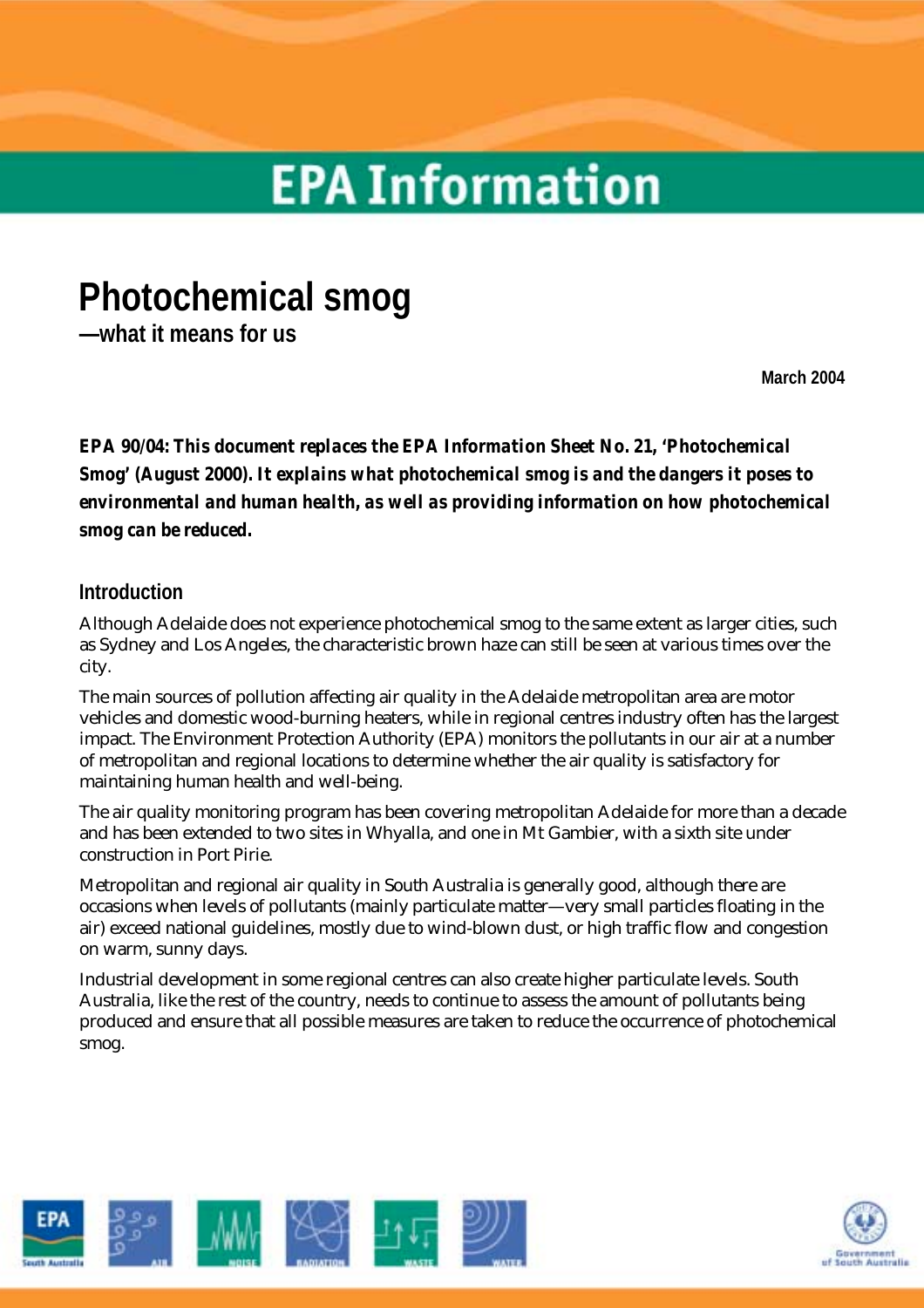# **What are the dangers?**

Photochemical smog can have an effect on the environment, on people's health and even on various materials. The main visible effect is the brown haze that can be seen above many cities. The brown tinge is caused by very small liquid and solid particles scattering the light.

### **Plants**

Chemicals such as nitrogen oxides, ozone and peroxyacetyl nitrate (PAN) can have harmful effects on plants. These substances can reduce or even stop growth in plants by reducing photosynthesis. Ozone, even in small quantities, can achieve this, but PAN is even more toxic to plants than ozone.

#### **Health**

The biggest concern about photochemical smog is the effect it has on people's health. The effects of the major primary and secondary pollutants in smog are given in Table 1.

| Health effects of pollutants involved in photochemical smog |
|-------------------------------------------------------------|
|                                                             |

| Pollutant                  | <b>Effects</b>                                                    |
|----------------------------|-------------------------------------------------------------------|
| Nitrogen oxides            | can contribute to problems with heart and lungs                   |
|                            | links to decreased resistance to infection                        |
| Volatile organic compounds | eye irritation                                                    |
| (VOCs)                     | respiratory problems                                              |
|                            | some compounds are carcinogens                                    |
| Ozone                      | coughing and wheezing                                             |
|                            | eye irritation                                                    |
|                            | respiratory problems (particularly for conditions such as asthma) |
| Peroxyacetyl nitrate (PAN) | eye irritation                                                    |
|                            | respiratory problems                                              |

#### **Materials**

Ozone can damage various compounds. It can cause the cracking of rubber, the reduction in tensile strength of textiles, fading of dyed fibres and cracking of paint.

Ozone's potential to damage artworks and books is of cultural importance, and some museums and libraries have taken steps to minimise this effect.

# **What is photochemical smog?**

Photochemical smog is a mixture of pollutants that are formed when nitrogen oxides and volatile organic compounds (VOCs) react to sunlight, creating a brown haze above cities. It tends to occur more often in summer, because that is when we have the most sunlight.

# **Primary pollutants**

The two major primary pollutants, nitrogen oxides and VOCs, combine to change in sunlight in a series of chemical reactions, outlined below, to create what are known as secondary pollutants.

#### **Secondary pollutants**

The secondary pollutant that causes the most concern is the ozone that forms at ground level. While ozone is produced naturally in the upper atmosphere, it is a dangerous substance when found at ground level. Many other hazardous substances are also formed, such as peroxyacetyl nitrate (PAN).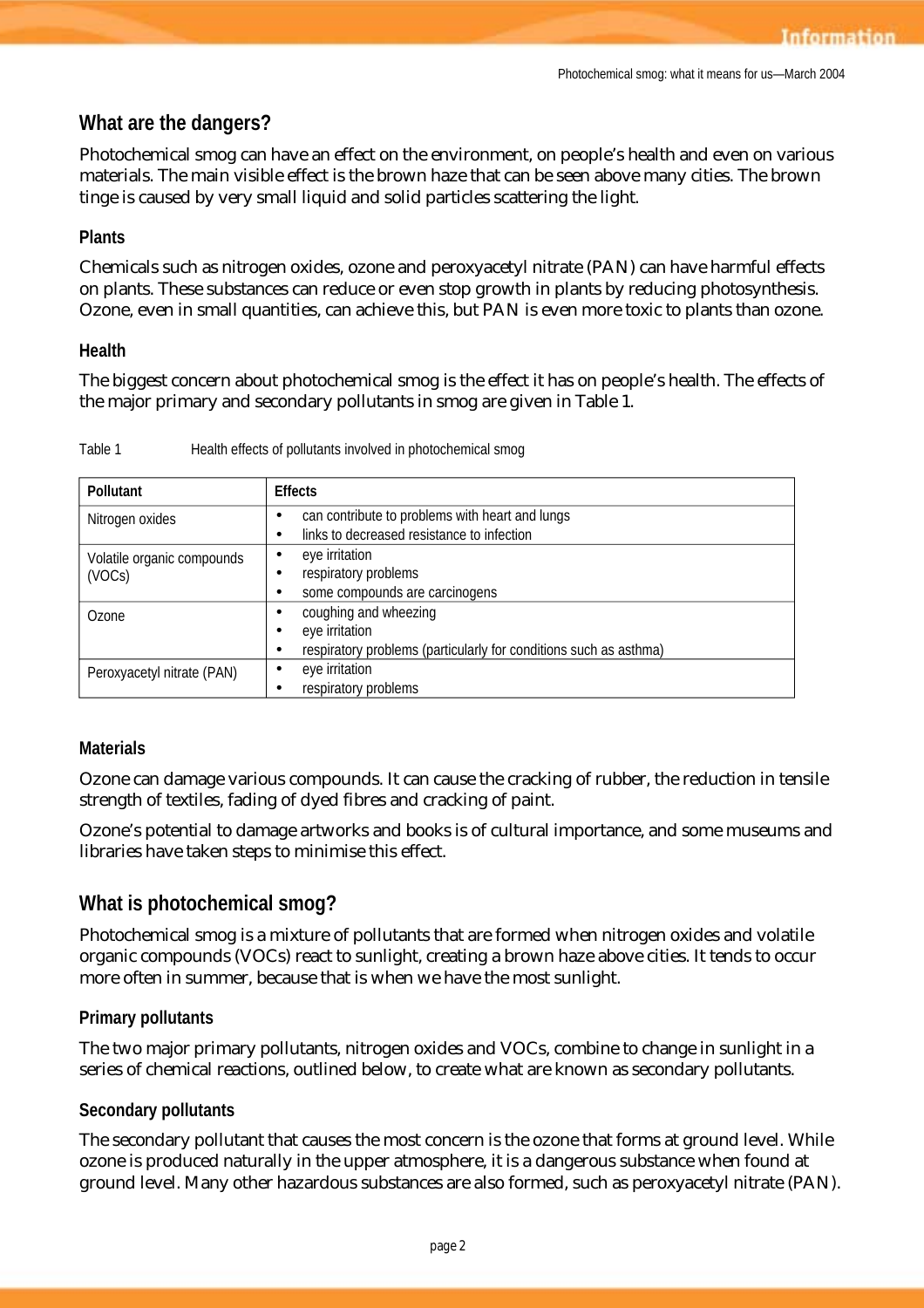# **What are the major sources of photochemical smog?**

While nitrogen oxides and VOCs are produced biogenically (in nature), there are also major anthropogenic (man-made) emissions of both. Natural emissions tend to be spread over large areas, reducing their effects, but man-made emissions tend to be concentrated close to their source, such as a city.

#### **Biogenic sources**

In nature, bushfires, lightning and the microbial processes that occur in soil generate nitrogen oxides. VOCs are produced from the evaporation of naturally-occurring compounds, such as terpenes, which are the hydrocarbons in oils that make them burn. Eucalypts have also been found to release significant amounts of these compounds.

#### **Anthropogenic sources**

Nitrogen oxides are produced mainly from the combustion of fossil fuels, particularly in power stations and motor vehicles. VOCs are formed from the incomplete combustion of fossil fuels, from the evaporation of solvents and fuels, and from burning plant matter—such as backyard burning and wood-burning stoves.

In Adelaide in 2000, an estimated 66% of nitrogen oxides (NO and NO<sub>2</sub>) came from motor vehicles, and a further 20% from fuel combustion. Motor vehicles contributed 44% of VOC emissions, and area sources including petrol and solvent evaporation contributed 33%.

# **How is smog formed?**

Below is a simplified explanation of the chemistry of smog formation.

Nitrogen dioxide (NO<sub>2</sub>) can be broken down by sunlight to form nitric oxide (NO) and an oxygen radical (O):



Oxygen radicals can then react with atmospheric oxygen  $(O_2)$  to form ozone  $(O_3)$ :

2) O +  $O_2$   $\rightarrow$   $O_3$ 

Ozone is consumed by nitric oxide to produce nitrogen dioxide and oxygen:

3)  $O_3$  + NO  $\rightarrow$  NO<sub>2</sub> + O<sub>2</sub>

Harmful products, such as PAN, are produced by reactions of nitrogen dioxide with various hydrocarbons (R), which are compounds made from carbon, hydrogen and other substances:

4) 
$$
NO_2 + R
$$
  $\rightarrow$  products such as PAN

The main source of these hydrocarbons is the VOCs. Similarly, oxygenated organic and inorganic compounds  $(RO_x)$  react with nitric oxide to produce more nitrogen oxides: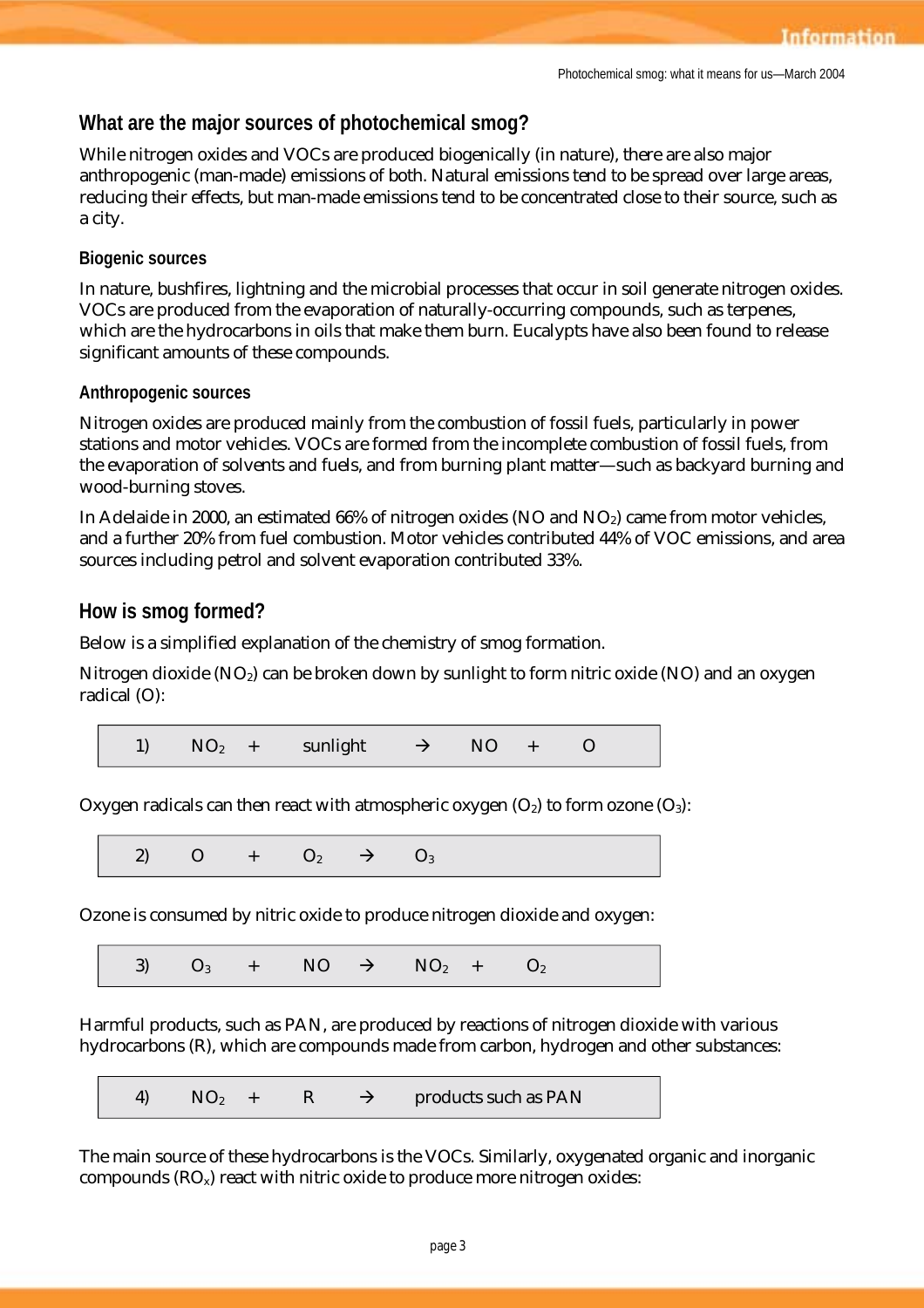5) NO +  $\text{RO}_x \rightarrow \text{NO}_2$  + other products

The significance of the presence of the VOCs in these last two reactions is paramount. Ozone is normally consumed by nitric oxide, as in reaction 3. However, when VOCs are present, nitric oxide and nitrogen dioxide are consumed as in reactions 4 and 5, allowing the build up of ground level ozone.

# **How location and weather can have an effect**

# **Topography**

The topography of the area surrounding a city can vastly influence the formation of photochemical smog. Because of the restriction of air movement, a city in a valley can experience problems that a city on an open plain may not.

A city such as Adelaide can experience restrictions of air movement because of its position between the coast and the Adelaide Hills.

#### **Meteorology**

Normally the layer of air closest to the earth's surface is warmer than the air higher in the atmosphere because the heat of the sun is re-radiated (warmed by the earth's surface). The higher level cool air sinks and is then warmed and displaced upwards in a convection cycle (Figure 1). This condition is called 'unstable' and helps to carry pollutants upwards, where they are dispersed and diluted. This cycle is usually assisted by higher wind speeds.

However, when the opposite occurs—a temperature inversion—cities can experience prolonged periods of photochemical smog.

An inversion is formed when a ceiling of warmer air traps the cooler layer of air, which contains the pollutants, near the ground's surface. This hinders the ability of the pollutants to rise to the atmosphere and be dispersed. After an inversion has formed, it keeps any smog that is present close to the ground, maximising its detrimental effect.

There are two major processes that enable an inversion to happen and both are usually accompanied by low wind speeds. The first, *advection*, is when an upper layer of warmer air is blown in, trapping the layer of cool air below it. This 'stable' condition may last for several days. A variation of this is when a cooler layer of air, such as a sea breeze, is blown in underneath a warmer layer, creating the same effect.

The second process, *radiation inversion*, usually occurs overnight. The ground cools and in turn cools the air layer closest to it, resulting in the lower air layer being cooler than air above it, forming an inversion.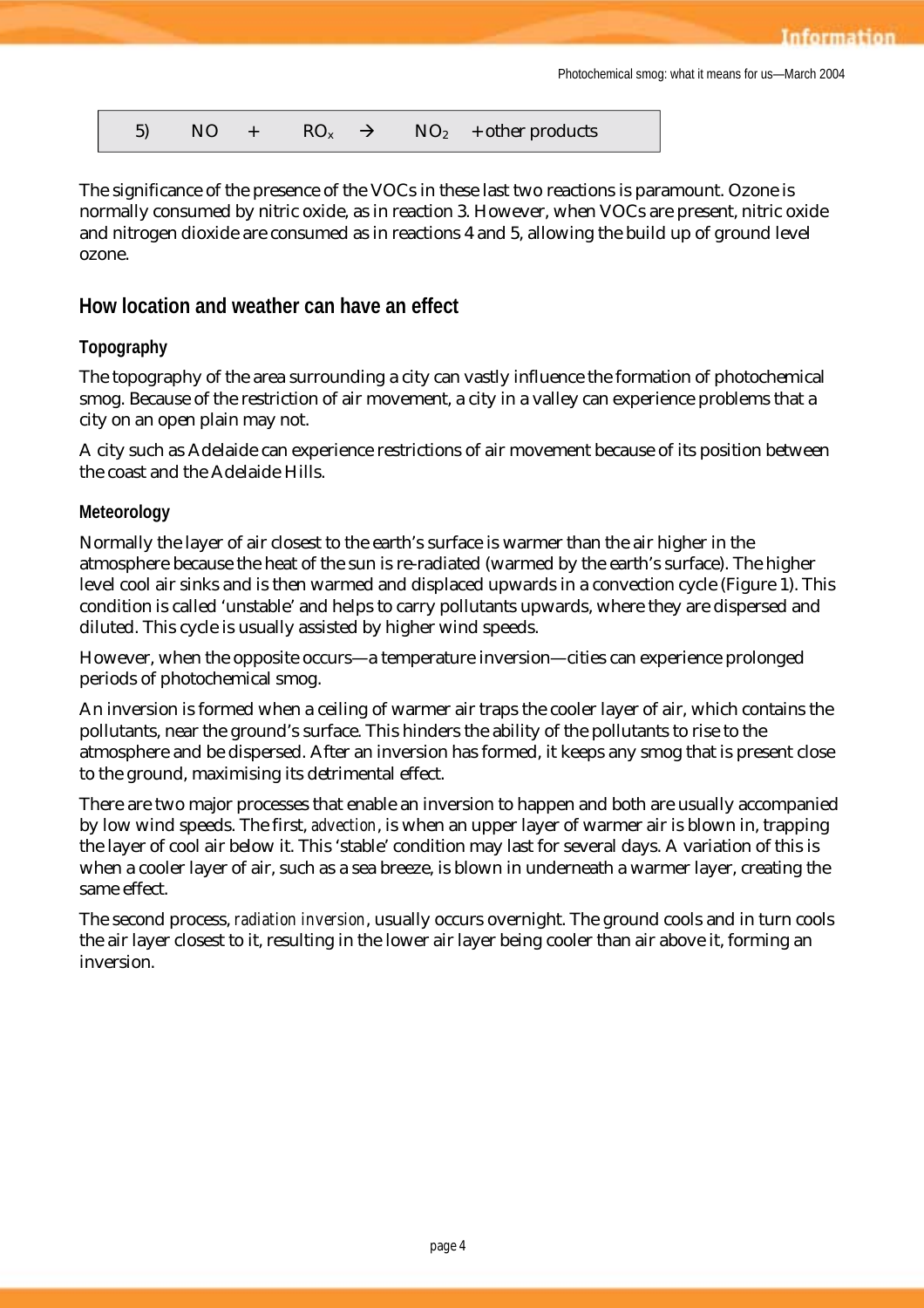



# **How can we reduce the occurrence of photochemical smog?**

The most effective way of reducing the amount of secondary pollutants created in the air is to reduce emissions of both primary pollutants.

#### **Reduction of nitrogen oxide**

The main method of lowering the levels of nitrogen oxides is by a process called 'catalytic reduction', which is used in industry and in motor vehicles. For example, a catalytic converter fitted to a car's exhaust system will convert much of the nitric oxide from the engine exhaust gases to nitrogen and oxygen. In Australia, all motor vehicles built after 1985 must be fitted with catalytic converters.

Nitrogen is not in the actual fuels used in motor vehicles or power stations; it is introduced from the air when combustion occurs. Using less air in combustion can reduce emissions of nitrogen oxides.

Temperature also has an effect on emissions—the lower the temperature of combustion, the lower the production of nitrogen oxides. Temperatures can be lowered by using processes such as twostage combustion and flue gas recirculation, water injection, or by modifying the design of the burner.

# **Reduction of VOCs**

There are various ways to reduce VOC emissions from motor vehicles. These include the use of liquefied petroleum gas (LPG) or compressed natural gas (CNG) rather than petrol, decreasing distances vehicles travel by using other modes of transport, such as buses and bikes, and implementing various engine and emission controls now being developed by manufacturers.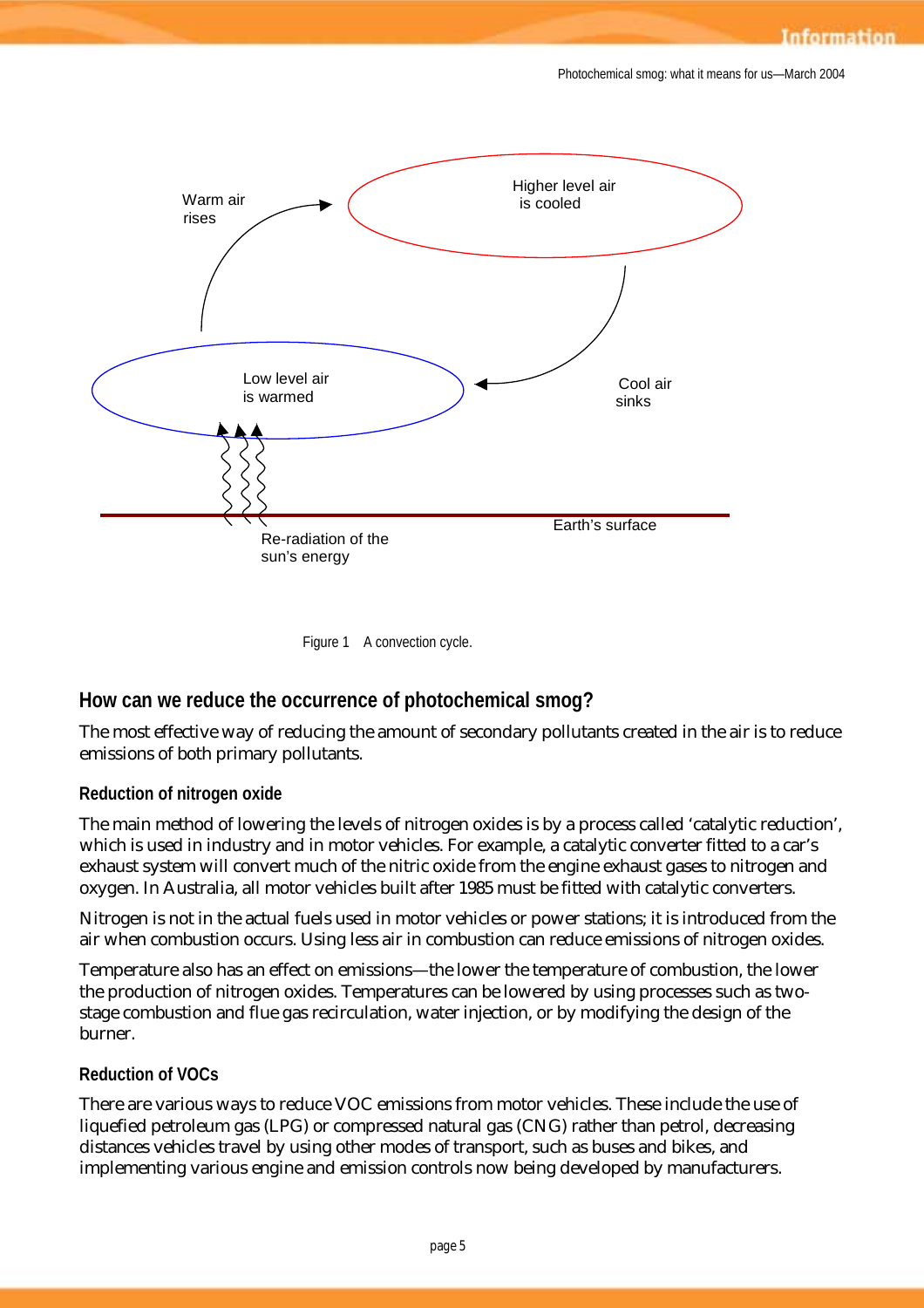The other major contributor to VOC emissions, however, is not as simple to police because solvent evaporation occurs in many different places, from large factories to backyard sheds. Control strategies to reduce these emissions must be widely varied.

#### **What can you do to help?**

Here are some actions you can take to help minimise the pressures on our environment.

- Keep your motor vehicle regularly serviced and the tyres inflated to the manufacturer's specifications. This will ensure the car is running efficiently and not emitting excessive pollutants.
- When you trade in your old car, replace it with a fuel-efficient, low emission car. Check out the fuel consumption label, which now has to be displayed on new cars. For commercial vehicles (3.5 tonnes gross vehicle mass and over), the Alternative Fuels Conversion Program is available.
- Instead of using a car, try riding a bike or walking, and use buses, trams or trains whenever you can.
- Use energy efficient appliances. Look for the Energy Star logo when buying a computer, printer or scanner, TV, VCR, audio or DVD product; or the Energy Rating on the next air conditioner, clothes dryer, washing machine, dishwasher, fridge or freezer you purchase.
- If renovating or building, use energy-efficient designs and materials.
- Turn off unnecessary electrical appliances at the power point wherever possible.
- Make it your goal to purchase 'green power'—power generated from clean, renewable energy sources.
- Generate you own green power—investigate the State Government's Solar Hot Water Rebate, Photo-voltaic Rebate and the Remote Renewable Power Generation grants.
- Limit your wood fires at home. Wear warmer clothes as your first action to keep warm. If you are buying a slow combustion wood heater, make sure it meets the Australian Standard AS4013 and is installed correctly, according to AS2918.
- Schools can get involved with Airwatch, a program for primary and secondary schools where students can become pollution watchdogs in their local areas.

#### **References**

Colbeck, I & Mackenzie, AR 1994, *Air pollution by photochemical oxidants*, Air Quality Monographs Vol 1, Elsevier, Netherlands.

White, V 1998, *Air emissions inventory for the Adelaide airshed 1995,* Environment Protection Agency, South Australia.